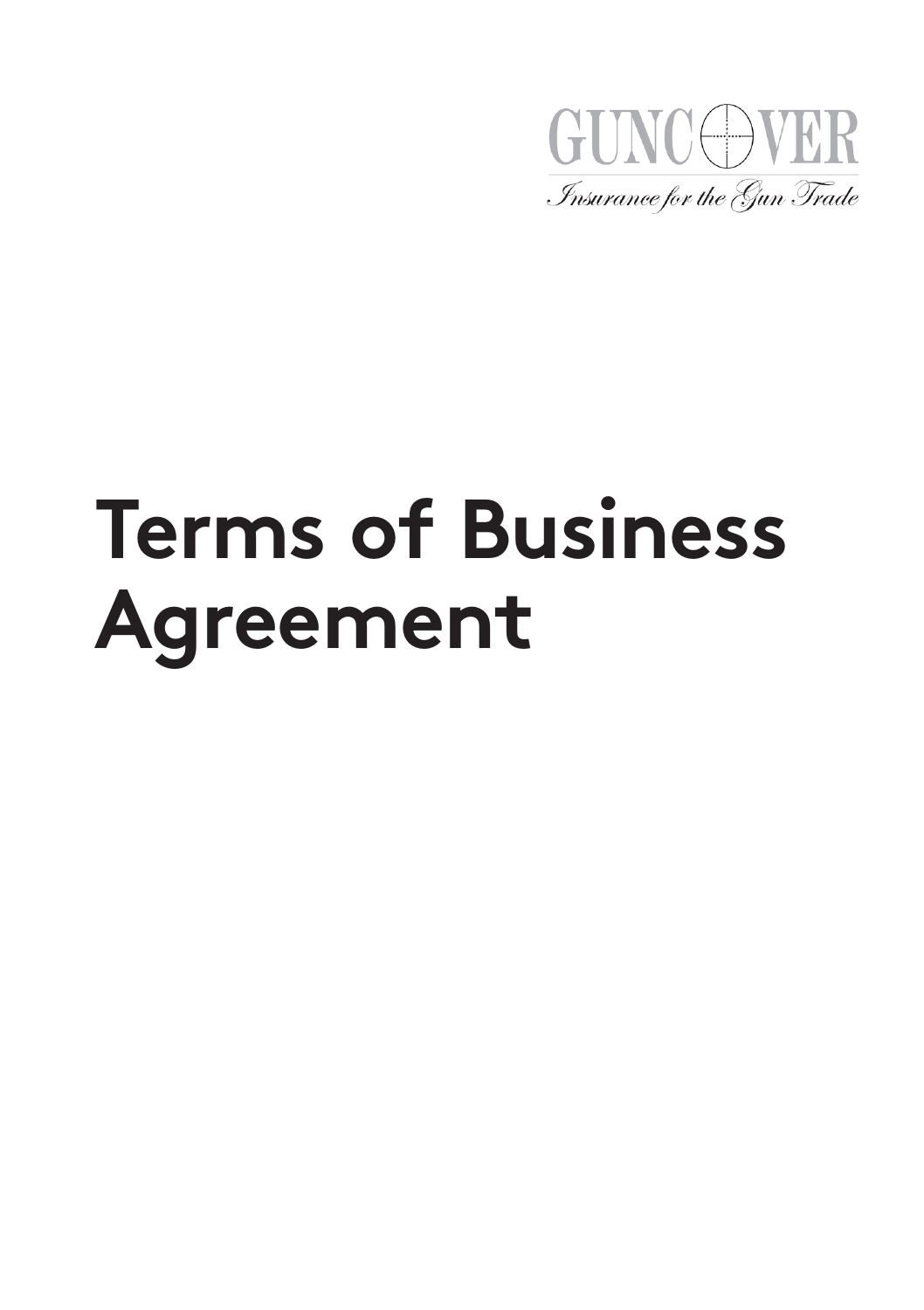Guncover, as of 21 March 2022, will be a trading name of Aston Lark Limited.

This Agreement is between 'You' the client or potential client 'You, Your' and Aston Lark Limited 'We, Us, Our', and applies to all work that We carry out on Your behalf. Please read this Agreement carefully and contact Us if there is anything in this Agreement with which You disagree or do not understand.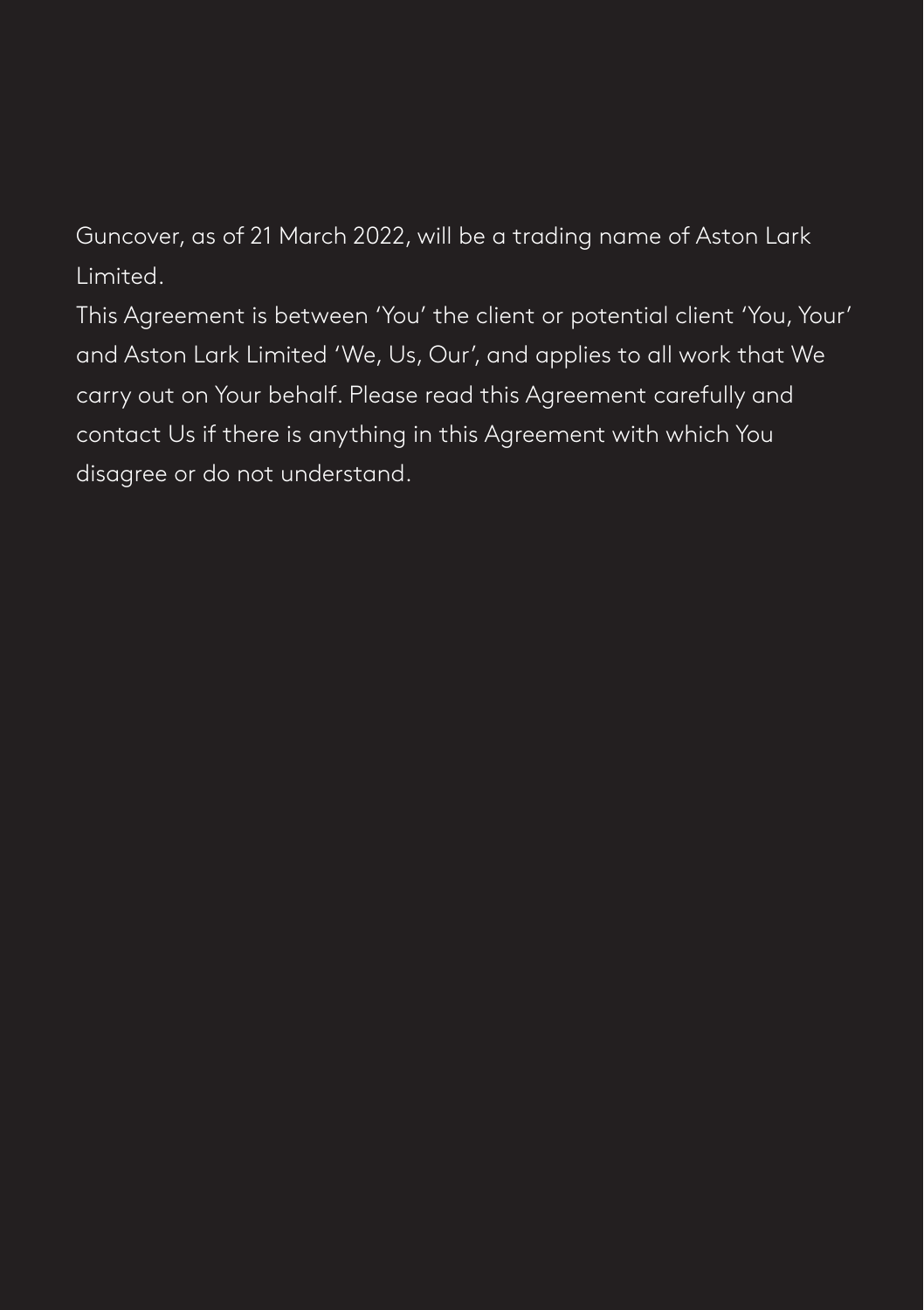# 1. INTRODUCTION

We are an independent intermediary and are authorised and regulated by the Financial Conduct Authority (FCA) and bound by its rules in respect of insurance distribution activities. Our Financial Services register number is 307663 and Our registered address is 8th Floor Ibex House, 42-47 Minories, London, United Kingdom, EC3N 1DY.

You can check this on the Financial Services Register by visiting the FCA's website https://register.fca.org.uk or by contacting the FCA on 0800 111 6768. The Financial Services Register also sets out Our permitted activities.

We are not tied to any insurer and no insurer holds any shareholding in Us or any of Our subsidiaries or associated companies. We do not have any holdings or voting rights in any insurer.

We operate under a number of trading names, details of which can be found on Our website www.astonlark.com and also on the FCA register.

# 2. OUR SERVICE TO YOU

We will act as an insurance broker to arrange and administer contracts of insurance on your instructions. We will normally provide a personal recommendation to You on the basis of a fair and personal analysis of the market, as distinct from using only a single or limited number of insurance undertakings. Where Our service differs to this, either because We only consider one or a restricted number of insurers, or if We do not give You a personal recommendation about the insurance products offered (in which

case You are responsible for ensuring that it is suitable for You), We will advise You accordingly and, in the former case, We will provide You with the names of those insurers with which We conduct business. We will provide You with details of the cover effected on Your behalf, including the insurer(s) who are underwriting the risk, and will clarify the scope of the advice given and explain the reasons. This will be provided in a durable medium (which includes email, unless You tell Us otherwise). We will provide You with evidence of cover and all relevant documentation promptly after inception of a policy.

On occasion We may arrange insurance on Your behalf with insurers that have granted us a delegated underwriting authority. This authority may extend to the management of Your claims. We will notify You in the event We are acting under a delegated authority. Although Our letter/report will set out key aspects of the cover, this is not intended to be a substitute for the insurer(s) policy wording, which will take precedence in setting out the terms of the cover. We will use Our reasonable endeavours to place cover on Your behalf, but We do not guarantee to be able to do so.

While We take care to ensure that the information contained on Our website is accurate and up to date, We give You no promises, representations or warranties about the accuracy, completeness, reliability or suitability of any information on Our website.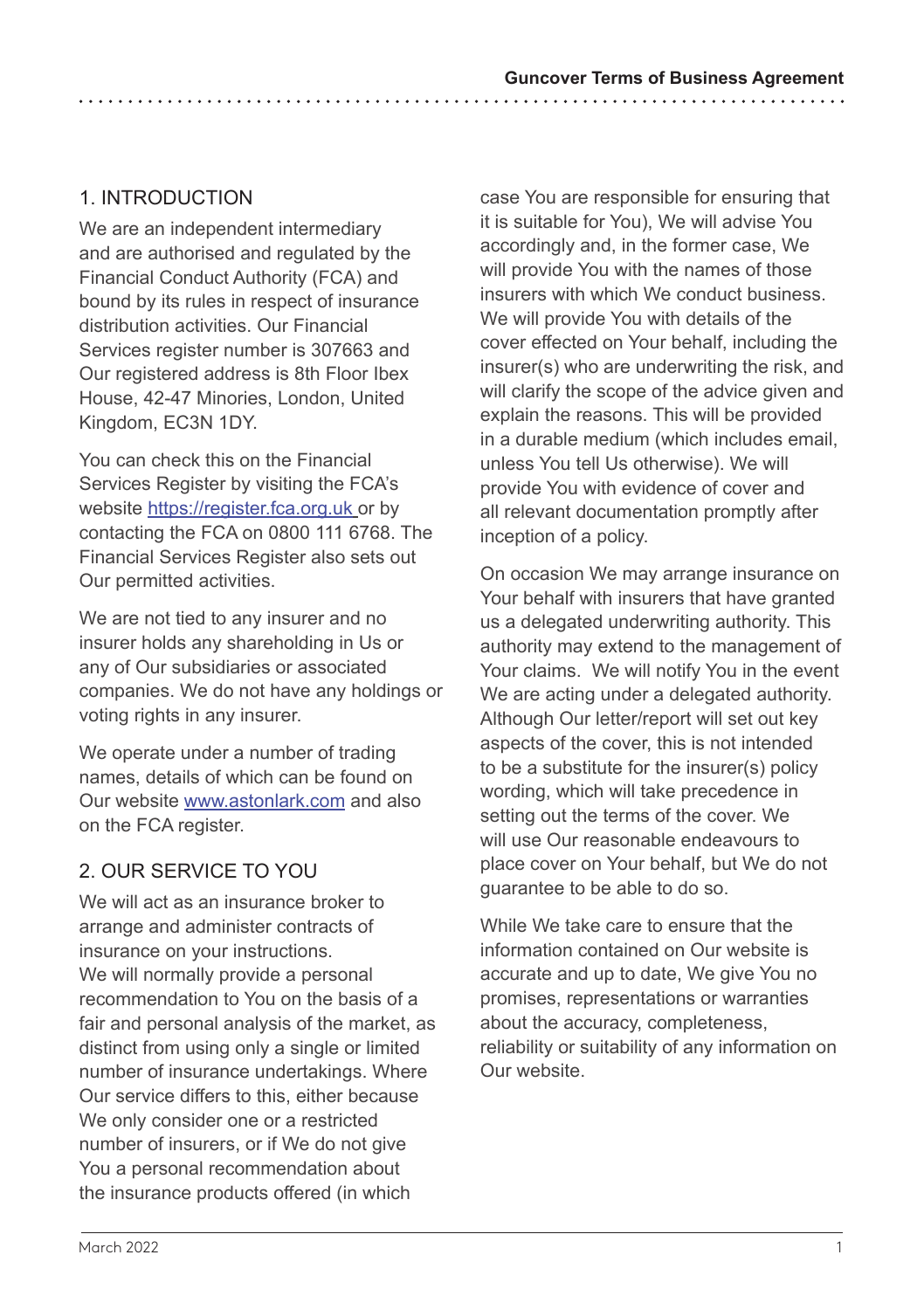Where We offer an instalment facility to You in order to pay Your insurance premium by regular instalments, We do not offer advice in relation to this, but We may ask some questions to narrow down the selection of options available; You must make Your own choice on which option to accept.

We only act as a credit broker when arranging instalment facilities on Your behalf, and not as a lender. We aim to treat You fairly and to meet the following outcomes in all Our dealings with You:

- You can be confident that the fair treatment of customers is central to Our corporate culture.
- The products and services that We have recommended to You and You have chosen are designed to meet Your insurance needs as far as reasonably possible.
- We will provide You with clear information and keep You appropriately informed before, during and after the point of sale.
- You will not face unreasonable post-sale barriers to submit a claim or make a complaint.
- We will give You appropriate information about the products and services We recommend, including details of any costs or charges (if any) in addition to Your premiums.

## Motor Insurance Database (MID)

In accordance with the 4th European Union Motor Insurance Directive as codified by Directive 2009/103/EC (and any subsequent legislation), where We have agreed with You to provide this service, We will endeavour to assist You in complying with the legislation surrounding the notification of vehicles to

the MID. We may charge for this assistance. It should be noted that the responsibility for notification of vehicles or information remains with You. We cannot accept responsibility for any item either incorrectly registered or not registered on the database, whether notified to Us or not.

# 3. CONFLICTS OF INTEREST

We are committed to providing a professional standard of service to Our clients, and accordingly We endeavour to manage any conflicts of interest that may arise. Conflicts can arise in the course of Us providing any service between:

- 1. Aston Lark Limited, including Our managers, employees and appointed representatives, or any person directly or indirectly linked to them by control, and a client of Ours; or
- 2. One or more of Our clients

We will inform You in the event that a conflict situation occurs and agree with You the most appropriate way of dealing with it. It may be necessary for information to be handled by different departments within Aston Lark Limited (commonly referred to as Information Barriers).

This will require that persons employed in one department of Our business withhold the information held from those in another department of Our business. However, some circumstances may require that We do not act for one (or both) of the parties if the conflict cannot be adequately addressed by Our internal controls. We will discuss this with You, where this is the case.

For further details please request a copy of Our Conflicts of Interest Policy.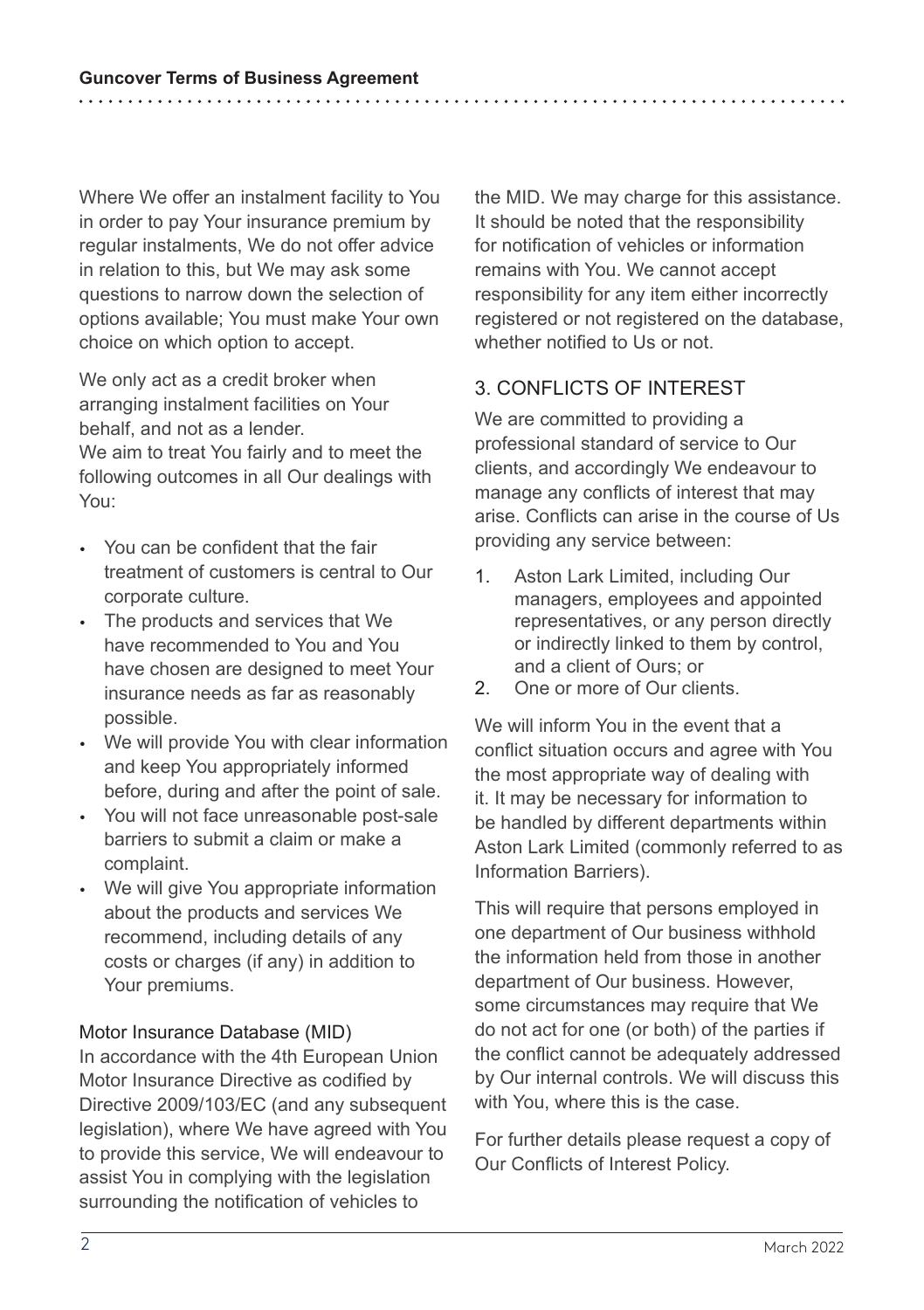# 4. SECURITY

Whilst We make every effort to place cover with financially strong companies, We do not guarantee the solvency of any insurer We place business with. If a participating insurer becomes insolvent, You may still be liable to pay the premium, whether in full or pro-rata. For this reason, unless advised otherwise separately in writing, We will not recommend, or place Your business with, insurers that do not have an adequate financial strength rating (BBB- or better from Standard and Poor's or equivalent) from an independent rating agency such as Standard and Poor's or A M Best. If You want unrated insurers to be considered You must explicitly request this, and whether We agree to such request is at Our sole discretion and subject strictly to Our requirements as in force from time to time. Alternatively, You may be able to access unrated insurers either direct or via an alternative Insurance Intermediary.

# 5. YOUR OBLIGATIONS

When instructing Us to place or to renew insurances, Your obligations will differ depending on whether You are classed as either a consumer or a commercial client.

## Consumer

If You are a consumer (defined by the FCA as any natural person acting for purposes outside his trade, business or profession) You must use reasonable care not to make a misrepresentation to insurers (which includes a failure to comply with the insurer's request to confirm or amend particulars previously given). Failure to comply with this duty may mean that the policy is void and the insurer may not be liable to pay all or some of Your claim(s).

#### Commercial client

If You are a commercial client, You must make a fair presentation of the risk to insurers.

A fair presentation of the risk involves disclosing:

- every material circumstance which any individual who is part of senior management or responsible for arranging your insurance knows or ought to know (including what should reasonably be revealed by a reasonable search of information available, including, for example, by making enquiries of Us); or
- sufficient information to put the insurer on notice that it needs to make further enquiries for the purpose of revealing those material circumstances,

in a manner (i) that is reasonably clear and accessible to the insurer, and (ii) in which every material representation as to a matter of fact is substantially correct, and every material representation as to a matter of expectation or belief is made in good faith. A material circumstance is one that would influence the insurer's judgment in determining whether to take the risk and, if so, on what terms.

This duty continues throughout the term of Your insurance. You should familiarise Yourself with Our Insurance Act guide for further information about Your obligations and insurer remedies, which is available at www.astonlark.com, or contact Your usual advisor for details.

All answers or statements given on a proposal form, claim form or other document relevant to Your insurances will be Your responsibility and You should always check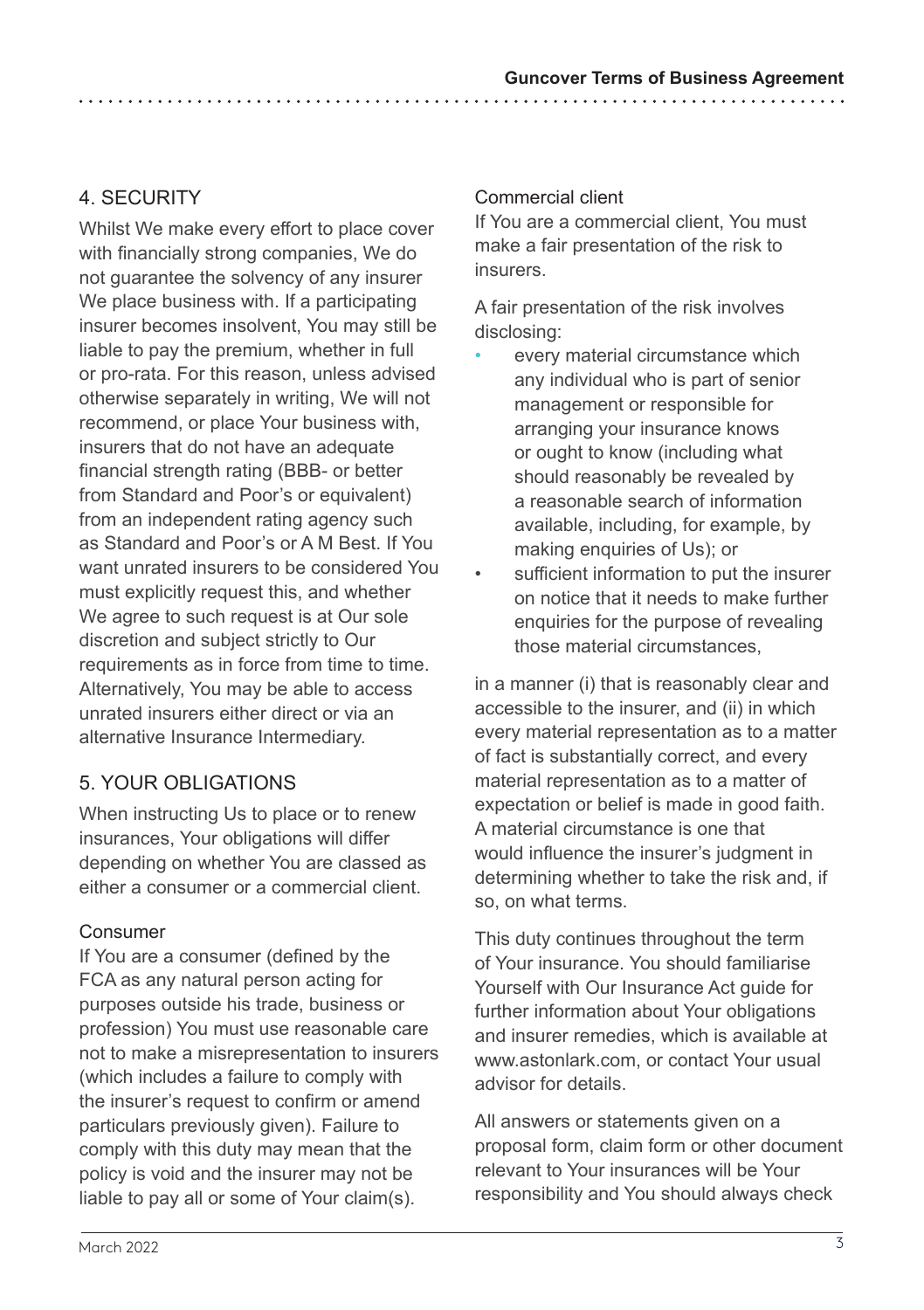the accuracy of the information You provide to Us and/ or insurers. Failure to comply with Your duty of fair presentation of the risk may mean that the policy is void and the insurer may not be liable to pay all or some of Your claim(s).

You should seek Our advice if You are in any doubt as to Your obligations.

When a policy is issued, You must check this carefully to confirm that it meets Your needs, and ensure that You are able to meet the policy terms and conditions. Please seek Our advice promptly if You are in any doubt over any of the policy terms and conditions

## 6. RENEWALS

Once We have arranged a policy to which You have agreed, the placement of that policy will not automatically be reviewed at each renewal unless You request it and/or We deem it necessary in accordance with the paragraph below.

Whilst We will make reasonable efforts to contact You prior to renewal to obtain Your instructions, if for whatever reason We are not in receipt of Your instructions by Your renewal date, in order to protect Your position, We may at Our absolute discretion renew Your policy on the basis of Our recommendation. Such renewal will be based on the information You have previously provided to Us, and You should therefore advise Us immediately of any changes. However, We reserve the right not to renew Your policy if We do not receive Your instructions by the renewal date, and We will not be held liable for any loss You may suffer if You fail to provide the necessary instructions in sufficient time before renewal.

## 7. CLAIMS

You must tell Us as soon as possible of any incident or circumstance which may result in a claim under any insurance arranged by Us and of all relevant facts relating to it. Failure to do so may result in the insurer not paying the claim. This is in addition to any obligations imposed by insurers, details of which will be set out in the policy wording. We will notify insurers in accordance with the circumstances notified by You. You will be required to give all necessary information and assistance required by insurers in order to deal with Your claim.

In some circumstances, claims will be dealt with directly by Your insurer or by someone appointed by them. We will let You know if that is the case.

# 8. LANGUAGE OF COMMUNICATIONS

All communications between You and Us, including all communication of terms and conditions, will be in English, unless otherwise agreed in writing.

# 9. ELECTRONIC COMMUNICATIONS

Both parties may communicate with each other using electronic mail and attachments. Both parties accept the inherent risks of using such means of communication. Both parties are responsible for checking that messages received are complete and both agree that in the event of a dispute neither will dispute the legal evidential standing of an electronic document. Any agreement reached using electronic mail will be binding on both parties.

Although We have in place virus protection software You should use Your own virus protection software. Neither We nor You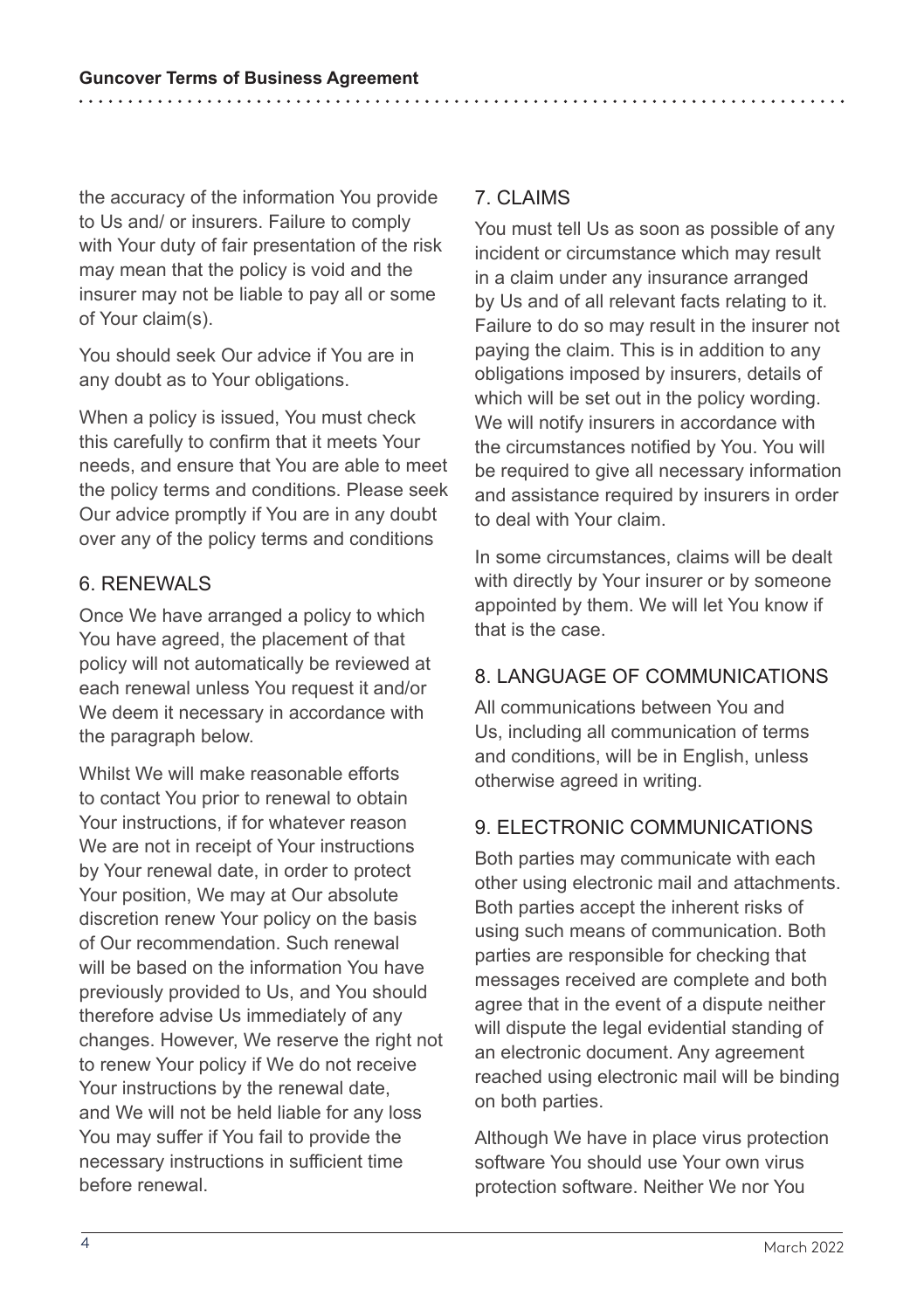accept any responsibility to the other for viruses that may enter Our respective systems or data via Our electronic communications.

We are unable to accept instructions from You by means of text messages or other electronic messages or messages received other than via Our corporate email addresses or, where relevant, by any software We have asked You to use for the purposes of providing information relevant to Your insurances.

# 10. TELEPHONE COMMUNICATIONS

Both parties may communicate by telephone, but it is agreed that no instructions that require action will be left on any messaging service since neither party can guarantee that they will be received or actioned. Telephone conversations may be recorded by Us for training or monitoring purposes.

# 11. BRIBERY ACT

You agree to comply at all times with all laws and regulations that apply to You related to anti-bribery and corruption, including the UK Bribery Act 2010. We fully comply with the Bribery Act 2010, and will not accept any form of payment, gift or service, the intention of which could be considered to result in the improper performance of Our obligations to You. If We reasonably believe that You have attempted to offer a bribe or engaged in activities contrary to applicable anti-bribery and corruption law and regulation, We have the right to terminate Our agreement with You immediately.

# 12. SANCTIONS

We shall not provide any services and shall not be liable to pay any sums or provide any benefit to You to the extent that the provision of such services, payment of such sums or provision of such benefit would breach or expose Us to any enforcement or other adverse action under sanctions, prohibition or restriction under United Nations resolutions or the trade or economic sanctions, laws or regulations of the European Union, United Kingdom or United States of America. If You have any concerns in relation to any of the above, You should let Us know.

# 13. DATA PROTECTION

Definitions

"Data Protection Laws" means:

- the Data Protection Act 2018:
- the General Data Protection Regulation ((EU) 2016/679) and any national implementing laws, regulations and secondary legislation as amended or updated from time to time in the United Kingdom ("GDPR");
- the Privacy and Electronic Communications (EC Directive) Regulations 2003 ("Privacy Regulations"); and any legislation which supersedes, updates or amends the GDPR, Data Protection Act 2018 or Privacy Regulations;

The terms "**Controller**", "**Data Subject**", "**Personal Data**", "**Personal Data Breach**" and "**Processing**" have the meanings given in the GDPR.

We are committed to keeping Personal Data confidential and process all Personal Data in accordance with the Data Protection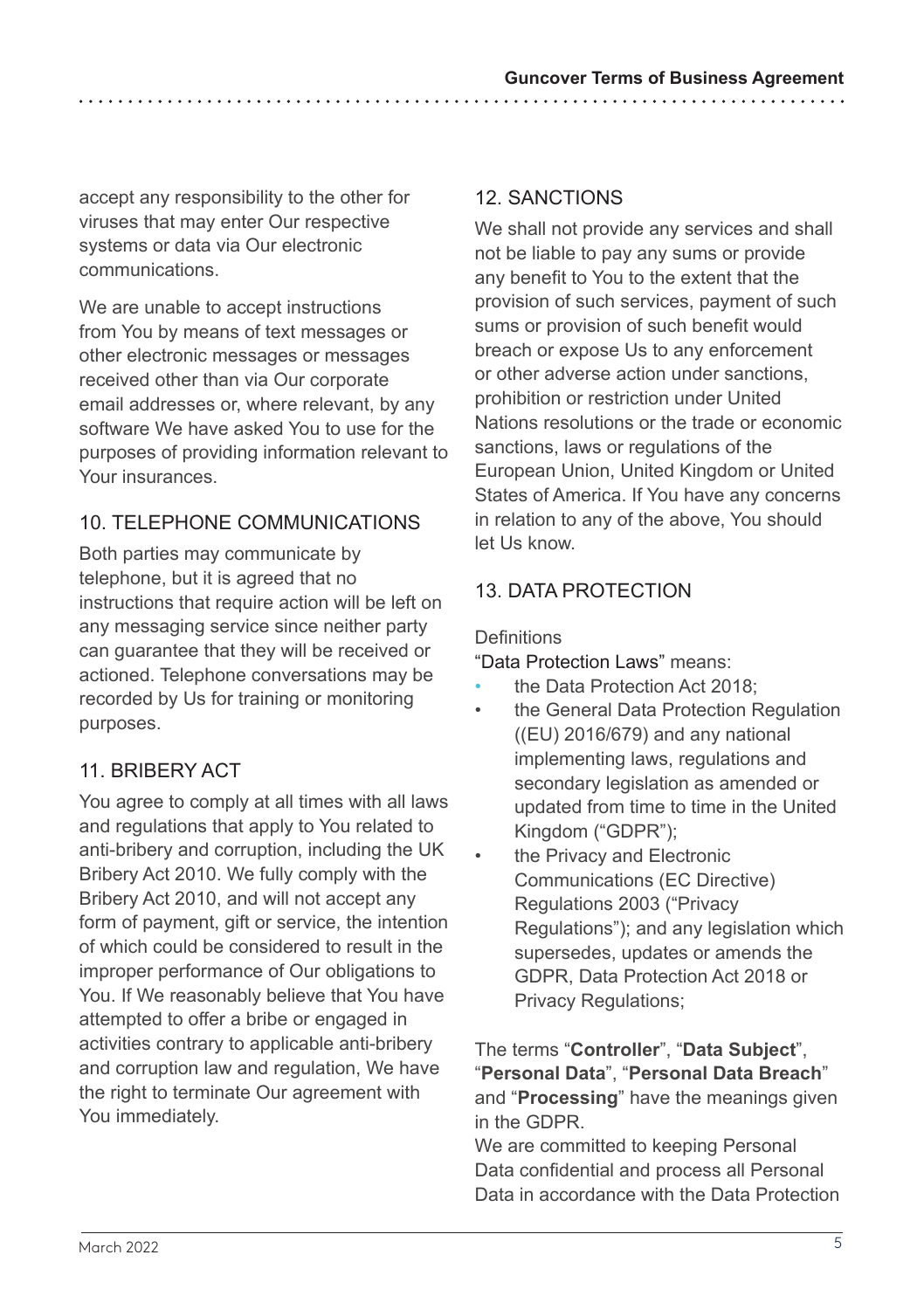Laws. Our Privacy Notice, which explains how and why we process Personal Data, including what rights individuals have under the Data Protection Laws, can be viewed on Our website or a copy can be provided on request.

We shall, and if you are a commercial client, you shall, comply with all applicable requirements of the Data Protection Laws. This clause 13 is in addition to, and does not relieve, remove or replace, a party's obligations under the Data Protection Laws. If you are a commercial client, both parties acknowledge their intention to process the Personal Data as independent Controllers. If you are a commercial client, where You collect Personal Data which You subsequently transfer to Us in order for Us to provide You with any services under this Agreement, You will ensure that:

- all fair processing notices have been given (and/or, as applicable, valid consents obtained that have not been withdrawn) and are sufficient in scope and kept up to date in order to meet the transparency requirements set out in the Data Protection Laws to enable Us to Process such Personal Data in accordance with this Agreement and the Data Protection Laws. Each party acknowledges and agrees that You will have met such transparency requirements by making reference to Us and including a link to Our Privacy Notice in the information that You provide to Data Subjects about the Processing of Personal Data under this Agreement;
- such Personal Data is adequate, relevant and limited to what is necessary in relation to the services

being provided by Us;

- such Personal Data is accurate and. where necessary, up to date;
- such Personal Data has been collected by You lawfully and, where appropriate, the necessary consents have been obtained from the Data Subject.

If you are a commercial client, each party will promptly notify the other on receipt of any requests, inquiries or complaints from Data Subjects and/or supervisory authorities (as defined in the Data Protection Laws) received by that party which are relevant to any Personal Data Processed under this Agreement and will provide the other party with reasonable assistance, upon request, in dealing with any such requests, inquiries or complaints.

If you are a commercial client, each party shall comply with its obligations to report a Personal Data Breach relating to any Personal Data Processed under this Agreement to the appropriate supervisory authority and Data Subject(s) (where applicable) under Articles 33 and 34 of the GDPR and shall inform the other party promptly of any Personal Data Breach which is notifiable to the supervisory authority under Data Protection Laws. Without undue delay, the parties agree to provide reasonable assistance as is necessary to each other to facilitate the handling of any Personal Data Breach in an expeditious and compliant manner.

#### Data principles

We will abide by the following principles:

- process Personal Data lawfully, fairly, and in a transparent manner;
- collect Personal Data for specified,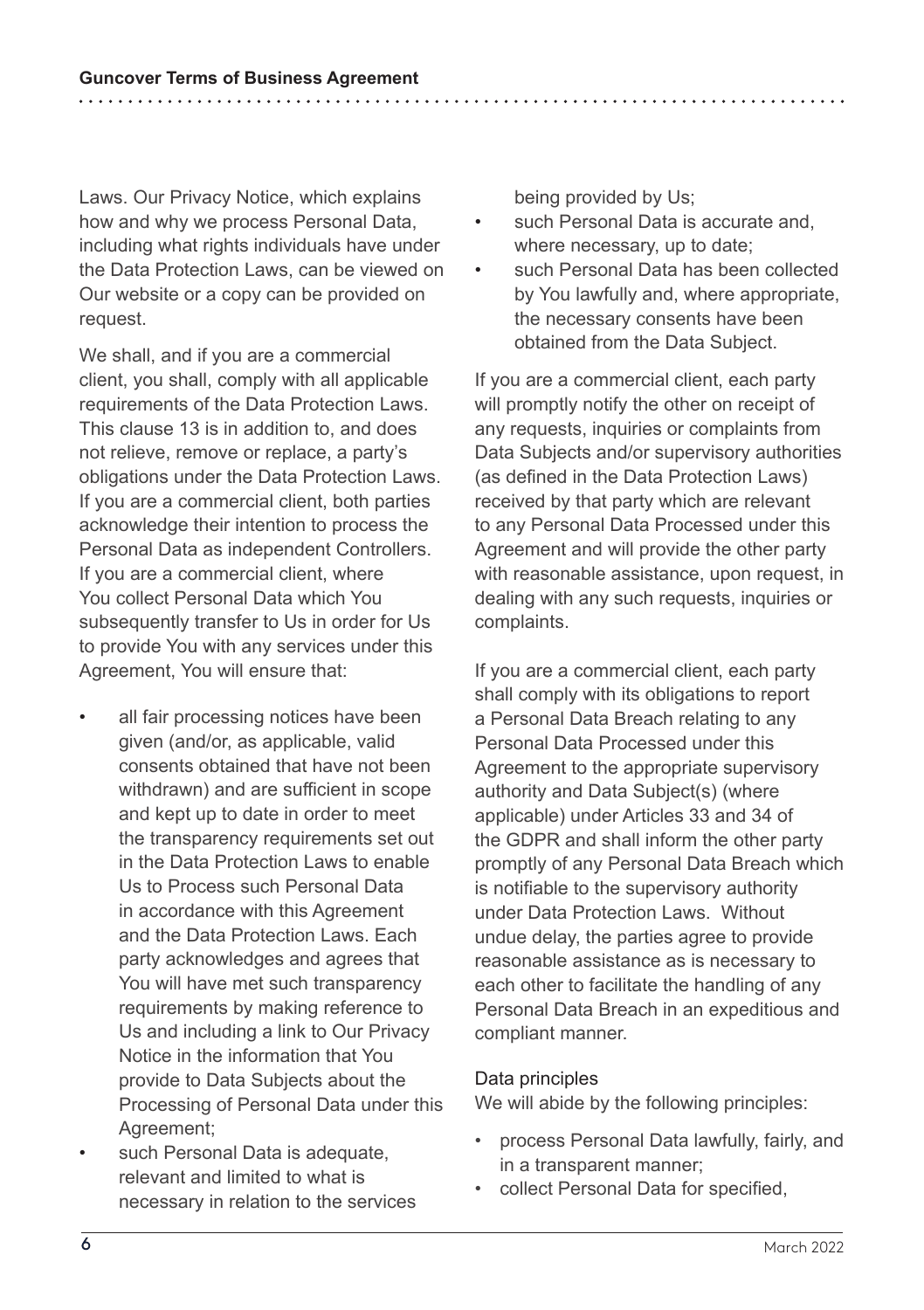explicit, and legitimate purposes and not further process it in a manner that is incompatible with those purposes;

- ensure that Personal Data is adequate. accurate, relevant and limited to what is necessary in relation to the purposes for which it is processed;
- Personal Data will be kept in a form which permits identification of Data Subjects for no longer than is necessary;
- Personal Data is processed in a manner that ensures appropriate security.

Our Data Protection Compliance Officer can be contacted at; Aston Lark Limited, Ibex House, 42-47 Minories, London, EC3N 1DY, or by email at compliance@astonlark.com.

# 14. CONFIDENTIALITY

We agree to keep all Your confidential information in strict confidence and not disclose such information except:

- a. to the extent necessary to provide Our services to You under this Agreement, including (i) the sharing of information to implement or administer a syndicated placement; and (ii) to Your legal and other professional advisors or experts giving professional advice, or other service providers providing services in connection with the insurance We place for You;
- b. to law enforcement and/or regulatory authorities, to the extent we determine We are required to do so:
- c. to other companies within the Aston Lark group of companies;
- d. to Our legal or other professional advisers or experts giving professional advice or reinsurers; and
- e. other persons with Your written consent.

# 15. COMPLAINTS

It is always Our intention to provide You with a quality service. However should You have cause to complain please send Your complaint to the Compliance Officer, Aston Lark Limited, Ibex House, 42-47 Minories, London, EC3N 1DY (compliance@astonlark. com). Your complaint will be acknowledged within five (5) working days advising who will be handling the complaint. You will then receive a detailed response within eight weeks, unless We write to You advising that a response will be delayed.

If You are not satisfied with Our response, You may be eligible to refer Your complaint to the Financial Ombudsman Service (FOS) The Financial Ombudsman Service, Exchange Tower, London E14 9SR (https://www.financial-ombudsman.org.uk/). If Your policy is insured in the Lloyd's market, We will provide You with Our response within two weeks. If You are unhappy with Our response You are entitled to refer Your complaint to Lloyd's and they will provide You with their response within eight weeks, but if You are not happy with the response You get from Lloyd's, You may be entitled to refer the matter to the FOS. You can refer a complaint to Lloyd's by contacting them at Complaints, Fidentia House, Walter Burke Way, Chatham Maritime, Chatham, Kent, ME4 4RN, or by email at complaints@lloyds.com.

A full copy of Our complaints procedure is available on request.

Your right to complain to Us and/or to refer Your complaint to the FOS is without prejudice to Your right to take legal action.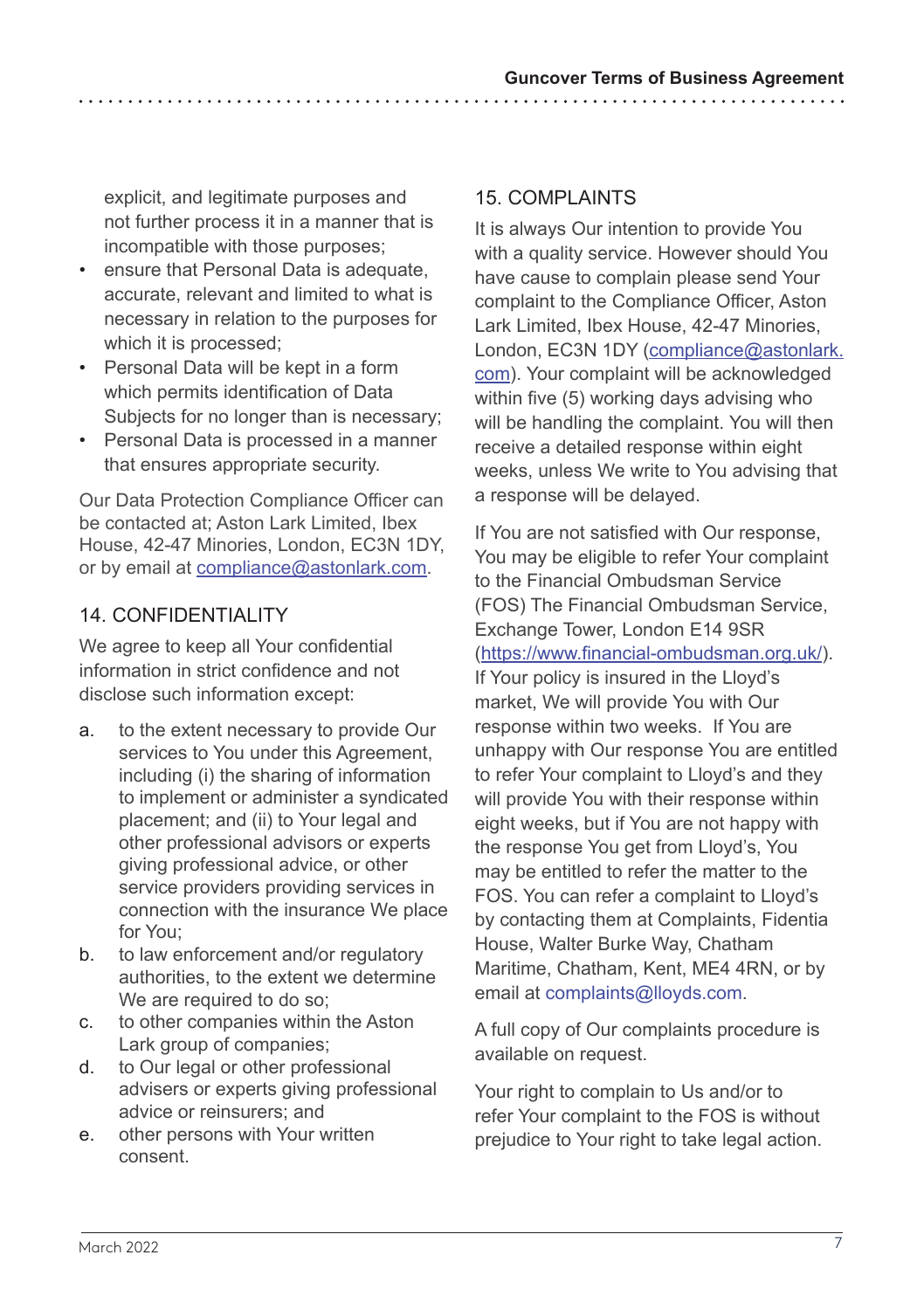## 16. COMPENSATION

We are covered by the Financial Services Compensation Scheme (FSCS). You may be entitled to compensation from the scheme should We be unable to meet Our obligations. This depends on the type of insurance policy and the circumstances of the claim. Further information about the compensation scheme arrangements is available from the FSCS. The FSCS can be contacted at; www.fscs.org.uk

or

Financial Services Compensation Scheme PO Box 300 Mitcheldean GL17 1DY

## 17. PAYMENT OF PREMIUM AND OTHER MONIES

Unless payment is made direct to the insurer or to a premium finance company, You must pay Us all amounts due in accordance with the terms and the payment date specified on Our invoice or other documentation. As We are under no obligation to fund premium to insurers on Your behalf, failure to pay the monies due by the payment date may lead to a policy not being incepted or insurers cancelling Your policy.

We reserve the right to make charges, in addition to any insurance premiums, for the arranging, amending, renewing and cancelling any policy of insurance as well as the handling of claims. Please see Section 19 (Our Remuneration) below for further details in respect of this. However, You will not incur a liability to pay a fee unless We have given You prior notice of this.

## 18. CLIENT MONEY

We, in the course of carrying on insurance distribution, handle client money in accordance with the FCA Client Assets Sourcebook (CASS) rules, which are designed to protect You. A copy of the CASS rules is available on request.

We handle client money in either one of the following ways, both of which are described in more detail below:

i. it is held on Your behalf in a segregated bank account that is subject to a nonstatutory trust; or ii. it is held by Us as agent of the relevant insurer ("risk transfer").

#### Non-statutory trust

The aim of the trust is to protect You in the event of Our financial failure, or the failure of the bank or a third party at which the money may be held. In such a circumstance, Our general creditors (or those of the bank or third party) should not be able to make claims on client money, as such money will not form part of Our (or the bank's or third party's) property. The fact that We will hold money on trust gives rise to fiduciary duties which will be owed to You until the client money reaches the insurer, at which time Our fiduciary duties with regard to Your money will cease.

By holding client money subject to a nonstatutory trust, We are entitled to and may make advances of credit from the trust to enable a client's premium obligation to be met before the premium is remitted to Us. Similarly, it allows claims and premium refunds to be paid from the trust to a client before receiving remittance of those monies from the insurer.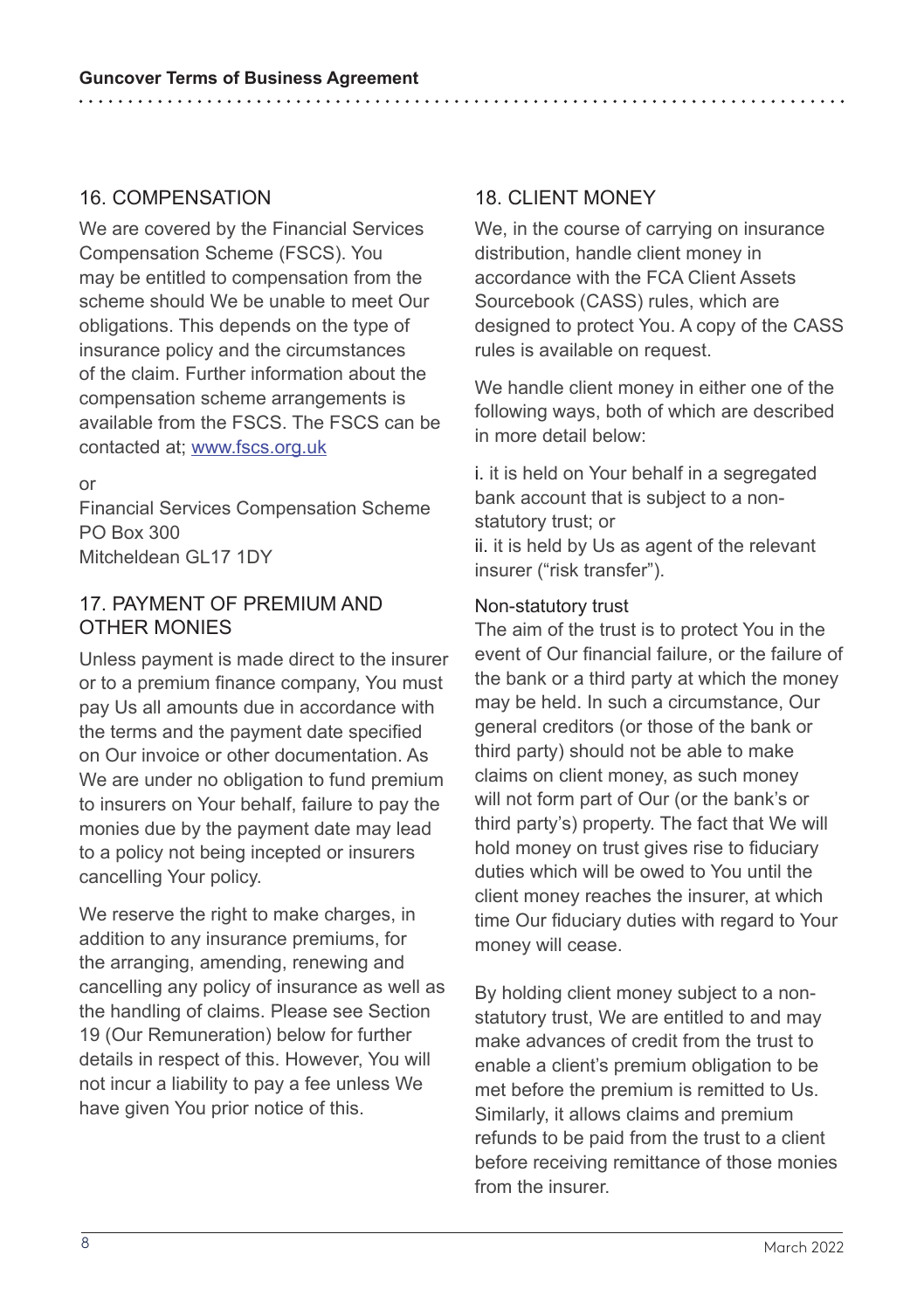#### Risk transfer

Risk transfer applies where money is held by Us as agent of a relevant insurer in accordance with a written agreement with that insurer. The written agreement will specify the extent to which risk transfer will apply and whether it includes all items of money or is restricted for example, to the receipt of premiums.

Where risk transfer applies, You will be protected to the extent that any premiums We receive from You are treated as having been received by the insurer when they are received by Us. Where the agreement extends to premium refunds and/or claims, any premium refunds or claims will be treated as received by You only when they are actually paid to You.

#### Segregation of bank accounts

Client money is kept separate from Our own money. Client money will be deposited into a client bank account with an authorised UK clearing bank. Any interest earned on client money that is subject to a non-statutory trust will be retained by Us.

Segregation of designated investments We may also arrange to hold client money, that is subject to a non-statutory trust, in separately permitted designated investments with a value at least equivalent to the money that would otherwise have been paid into a client bank account. If We do this, We will be responsible for meeting any shortfall in Our client money resource which is attributable to falls in the market value of a segregated investment. Any investment returns on any segregated designated investments will be retained by Us.

#### Commission

Where client money is held on a nonstatutory trust, We can only withdraw commission from the client bank account in the following circumstances:

i. when We actually receive the premium as cleared funds from You (or from a third-party premium finance provider on Your behalf); and

ii. at the point at which the commission becomes due and payable to Us for Our own account provided this is consistent with the terms of business of the insurer to whom the premium is payable.

Until that point commission will remain client money.

Where risk transfer applies, commission will become due and payable to Us for Our own account immediately on receipt of the premium, provided this is consistent with the terms of business of the insurer to whom the premium is payable.

#### Payment to third parties

We may transfer client money to another person, such as another intermediary, for the purpose of effecting a transaction through that person. Where We transfer client money that is subject to a nonstatutory trust, to another person, We will remain liable to You for such money for as long as it remains client money.

## 19. OUR REMUNERATION

We are remunerated for Our services in the following ways: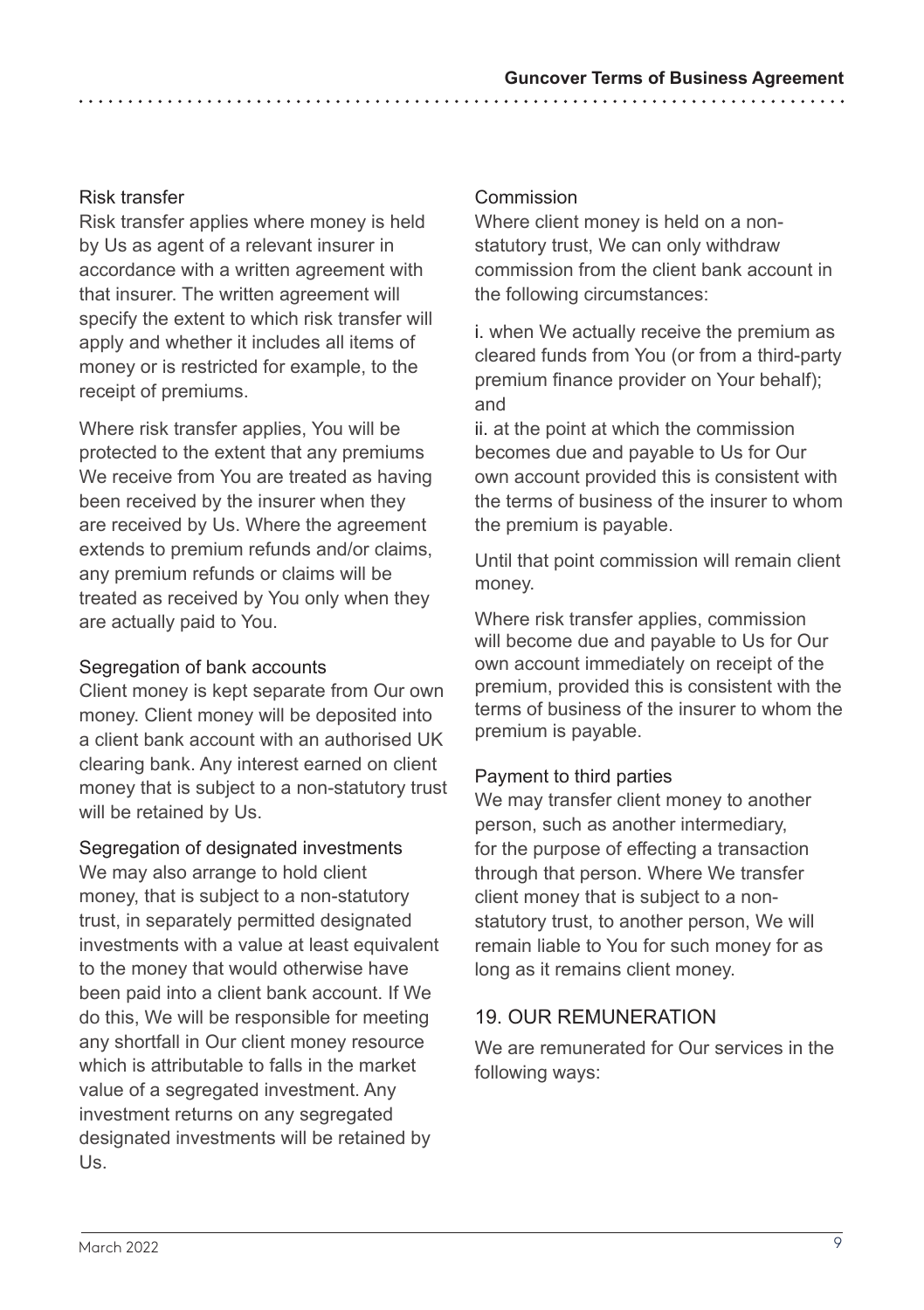#### Commission

When We arrange a policy with an insurer on Your behalf, We may receive commission from the insurer which is a percentage of the total annual premium. Any commission is considered to be fully earned when Your insurance(s) incepts. We will tell You in writing (where applicable, upon request) whether we receive such a commission or any other remuneration, including indirect remuneration (and including the source of such remuneration) for arranging Your insurance or providing You with any other services.

#### Fees

We may negotiate a fee with you for Our services, however You will not incur a liability to pay a fee unless We have given You prior notice of this. Where We are not able to supply you with the actual fee, We will supply you with the basis of calculation of any such fee. Occasionally We may charge a fee in addition to any commission We are paid by an insurer, and if this is the case, We will inform You. We will also advise You in advance in the event third party providers that We use to arrange Your insurances charge a fee. Any fee is considered to be fully earned when Your insurance(s) incepts.

#### Administration fees

We will inform You separately of any administration fees that may apply to Your policy. In the event of policy cancellation, any cancellation fee may be deducted from any refund of premium due to You. Subject to Your policy terms and conditions, no refund will be issued in the event of a policy cancellation if a valid claim has been made (or is intended to be made) or a circumstance has been notified under that

policy. We reserve the right to deduct any unpaid premium from any claim settlement.

#### Other income

In addition to commission, fees and administration fees, We may receive other income from insurers or third parties, including but not limited to additional payments from insurers based upon preagreed criteria.

For arranging premium instalment facilities, We earn a variable amount of commission from Our premium finance provider which is usually a percentage of the interest that You pay. This means that the amount You pay for credit and the overall cost of arranging Your insurance will vary according to the interest charged by the lender and the amount of commission We earn. There may be occasions where there is a choice of instalment payment options which may charge different interest rates. Typically, if Your policy is paid via a direct debit instalment arrangement directly with the insurer, We will not receive any additional payments outside of the commission/fees earned for arranging Your policy.

Using premium finance rather than paying the premium in one amount makes the overall cost of the insurance more expensive.

A full breakdown of the cost of Your insurance and the cost of credit will be provided as part of Your new business or renewal quotation before You decide whether to proceed. Please be assured that the way in which We are remunerated will not at any time conflict with Our responsibilities to meet Your needs and treat You fairly.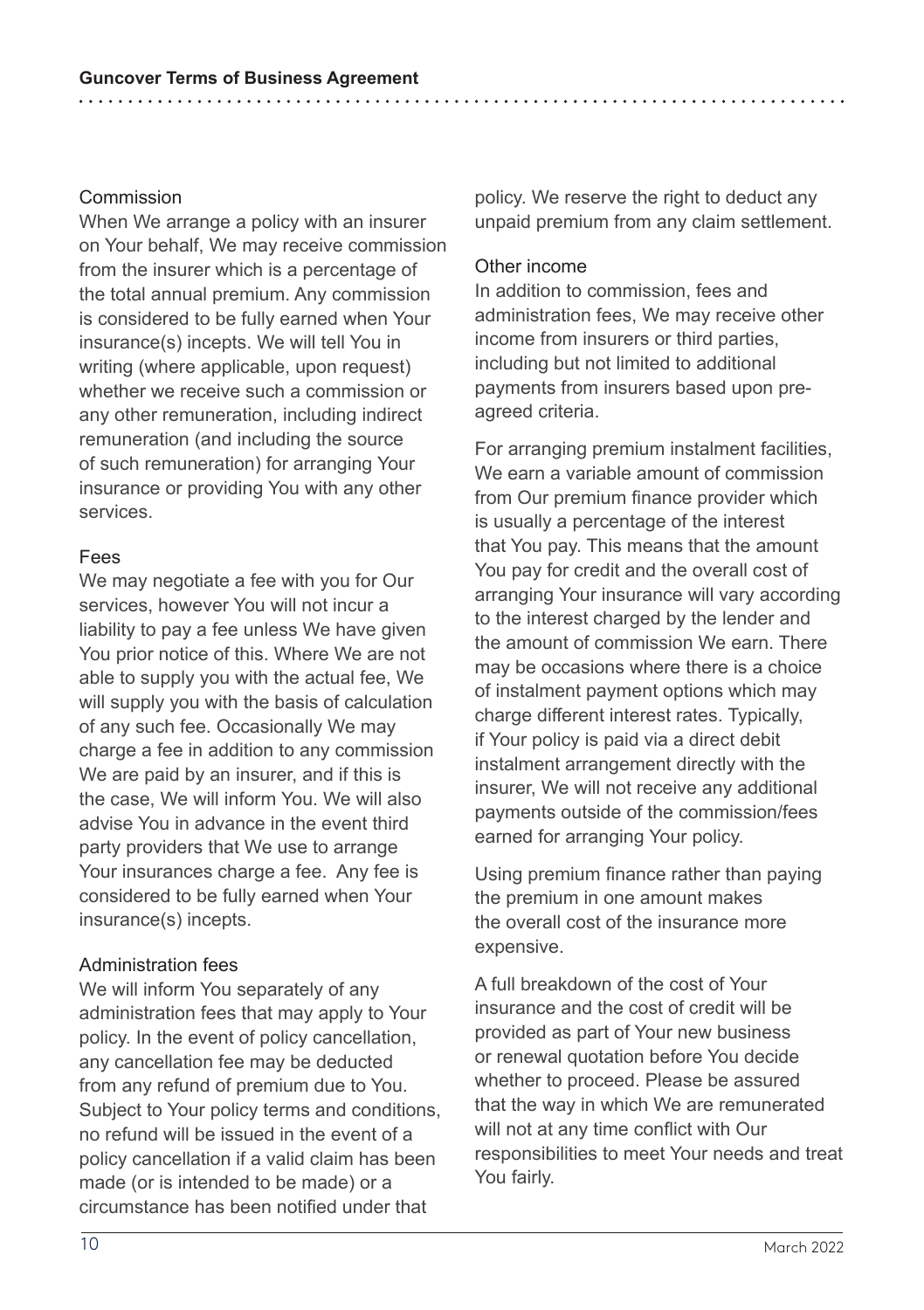#### Services on behalf of insurers

We have agreements in place with certain insurers that We will undertake certain activities on their behalf which may include producing policy documentation, compilation of risk data, risk identification surveys, and claims management. In return for these services certain insurers will make a payment to Us. These payments are separate, and in addition to, any commissions, or fees and administration fees that You pay Us.

#### Our commitment to transparency

You are entitled at any time to request information regarding any commission or other income which We may have received as a result of placing Your insurance business or arranging Your premium finance. We will provide full details in writing where such request is made within seven (7) working days.

# 20. LIMITATION OF LIABILITY

Nothing in this Agreement shall limit or exclude Our liability for personal injury or death caused by negligence, or fraudulent acts, or any liability to You arising under our regulatory obligations insofar as we are prohibited from limiting our liability to You in relation to the same.

In respect of all other claims arising out of or in connection with this Agreement, We will not be liable for any loss or damage where there is no breach of a legal duty owed to you by Us, where such loss is not a reasonably foreseeable result of any such breach, or for any increase in loss or damage resulting from breach by You of any term of this Agreement. We will have no liability in respect of losses relating to Your business such as lost data, lost profits or business interruption. For commercial clients, our total aggregate liability in respect of all claims arising out of or in connection with this Agreement shall be limited to the sum of £10 million, unless otherwise agreed in writing.

You acknowledge and agree that You shall only be entitled to make a claim against Us, and not against any individual employee, director or officer of Ours.

## 21. GOVERNING LAW

This Agreement is governed by and construed in accordance with the laws of England and Wales. If there is a dispute, it will be subject to the jurisdiction of the courts of England and Wales.

## 22. THIRD PARTY RIGHTS

No other person has any rights under the Contracts (Rights of Third Parties) Act 1999 to enforce any term of this Agreement other than any associated and/or subsidiary companies, parent undertakings of Aston Lark Limited, and/or individual employees, directors or officers of Ours. This provision shall not affect any right or remedy of a third party which exists or is available apart from the Contracts (Rights of Third Parties) Act 1999.

## 23. SEVERABILITY

If any provision of this Agreement is found by any court or administrative body of competent jurisdiction to be invalid or unenforceable, such invalidity or unenforceability shall not affect the other provisions of this Agreement which will remain in full force and effect.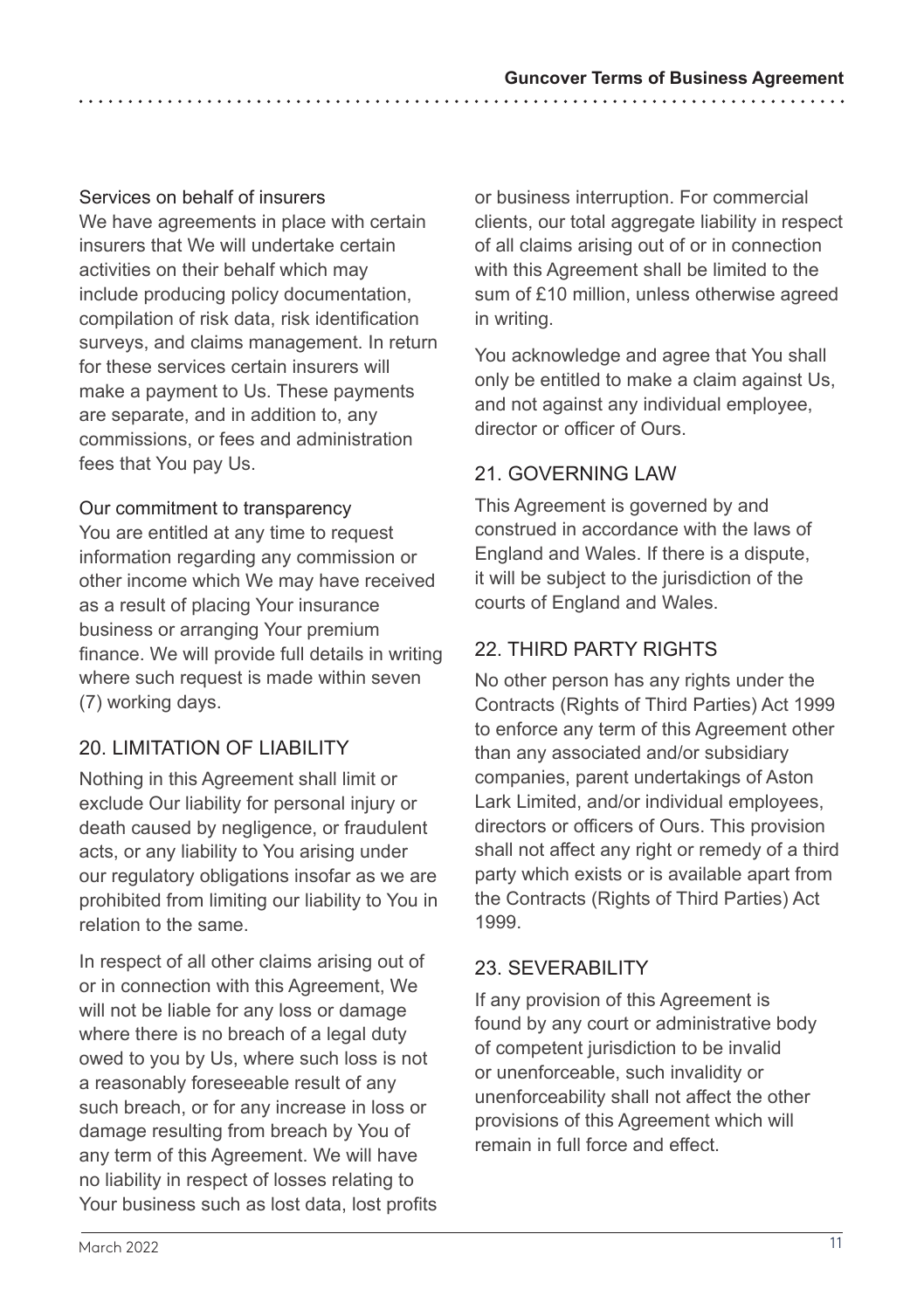# 24. ENTIRE AGREEMENT

This Agreement sets out the entire agreement between Us in relation to the subject matter within the scope of this Agreement and supersedes any previous agreement, representations and understandings between Us in such respect with effect

## 25. AMENDMENT TO TERMS

We may amend the Terms of this Agreement at any time by giving You fourteen (14) days' notice in writing. If You do not agree to the amended terms, You may cancel this Agreement from the date when the new terms would otherwise take effect.

# 26. NOTICES

Any notice given under or in connection with this Agreement shall be in writing and shall be:

- a. delivered by hand or by prepaid firstclass post or other next working day delivery service to the other party's registered office (if a corporate entity) or last known address (in any other case); or
- b. sent by email to Our account executive that You normally deal with (in respect of notices sent by You to Us) or to You or Your nominated individual (in respect of notices sent by Us to You).

Any notice shall be deemed to have been received:

- a. if delivered by hand, on signature of a delivery receipt; or
- b. if sent by prepaid first-class post or other next working day delivery service, at 9.00 am on the second Business Day after posting;

c. if sent by email, at the time of transmission, or, if this time falls outside business hours in the place of receipt, when business hours resume. In this clause, "business hours" means 9.00am to 5.00pm Monday to Friday on a day that is not a public holiday in the place of receipt.

## 27. DURATION

This Agreement shall commence from the date that We advise You, or from the date You appoint Us to act as Your intermediary or You instruct Us to arrange insurances on Your behalf, whether at renewal of Your insurances or otherwise, whichever of these dates is the earlier. This Agreement shall then continue until cancelled in accordance with the Termination Clause below.

## 28. TERMINATION

You or We may terminate this Agreement by giving thirty (30) days' notice in writing. This Agreement shall automatically terminate on the date that any policies arranged by Us for You are terminated or are not renewed such that there are no such active policies. In the event of termination by You, We will be entitled to receive all fees or brokerage due and payable (whether or not these have been received by Us) in relation to policies placed by Us prior to the termination of this Agreement, other than where such termination is in relation to Our breach of this Agreement or as a result of Us not providing the Services in accordance with any specific additional service agreement entered into with You.

Either party may terminate this Agreement immediately, by giving notice in writing to the other party, if the other party:

or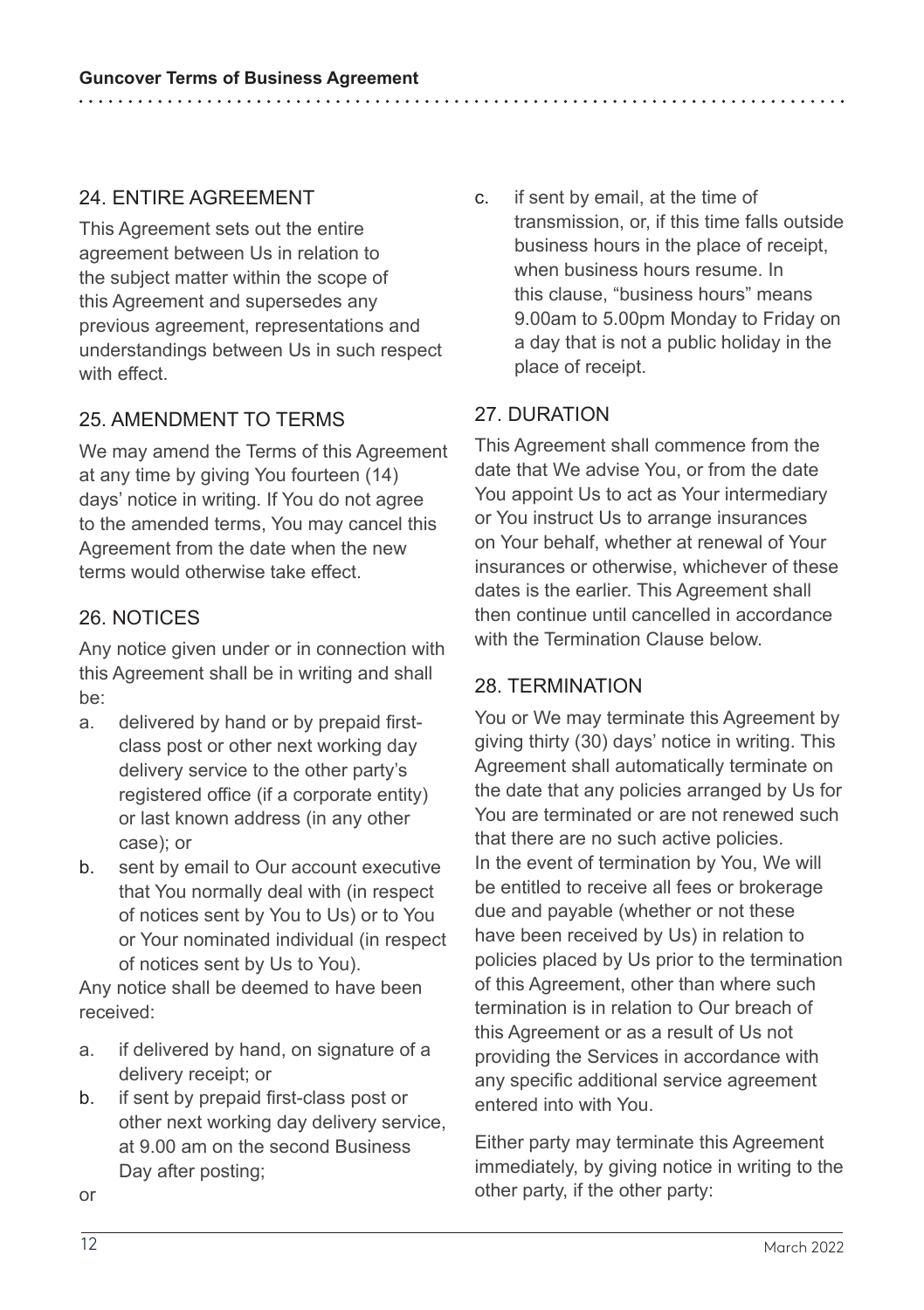- is in material, or repeated, breach of this Agreement, and if such breach is capable of remedy does not rectify such breach within thirty (30) days of receipt of written notice of it;
- in the event, or suspicion, of fraud, non-disclosure, misrepresentation, or dishonesty (including acting in contravention of the Bribery Act or similar legislation):
- immediately, without notice, should either party become the subject of voluntary or involuntary liquidation or administration proceedings or (if applicable) become the subject of an action in bankruptcy or make or propose any composition with creditors or otherwise acknowledge its insolvency, suspend its activities or upon a resolution being passed or an order made for its winding up.

In the event that this Agreement is terminated, We will cease to be Your agent. As a consequence of this We will no longer provide You with any services, including claims handling where this service is provided to You prior to termination, except where We are required to continue handling Your claim under the terms of Our delegated authority granted by certain insurers. Any commission or fee is considered to be fully earned when Your insurance(s) incepts and any unpaid commission or fee will be due and payable to Us upon termination. Any unpaid fees may also be due and payable prior to inception of Your insurance(s) subject to the terms of the relevant fee agreement.

Where a policy or policies is cancelled (if permitted in accordance with its terms), We will deduct a proportion of the commission element from any return premium provided by the insurer(s) as reasonably necessary to sufficiently cover our costs.

If after termination of this Agreement You still require services from Us, these will be subject to a new written Agreement and We reserve the right to make an additional charge for these services, however there is no obligation on Us to agree to perform such services.

Nothing in this section will affect Your ability to terminate Your insurance in accordance with the terms of Your agreement with the terms of the policy, or (if you are a consumer) Your right to cancel without giving any reason and without penalty within 14 days from the conclusion of the contract (or, if later, receipt of the terms and conditions).